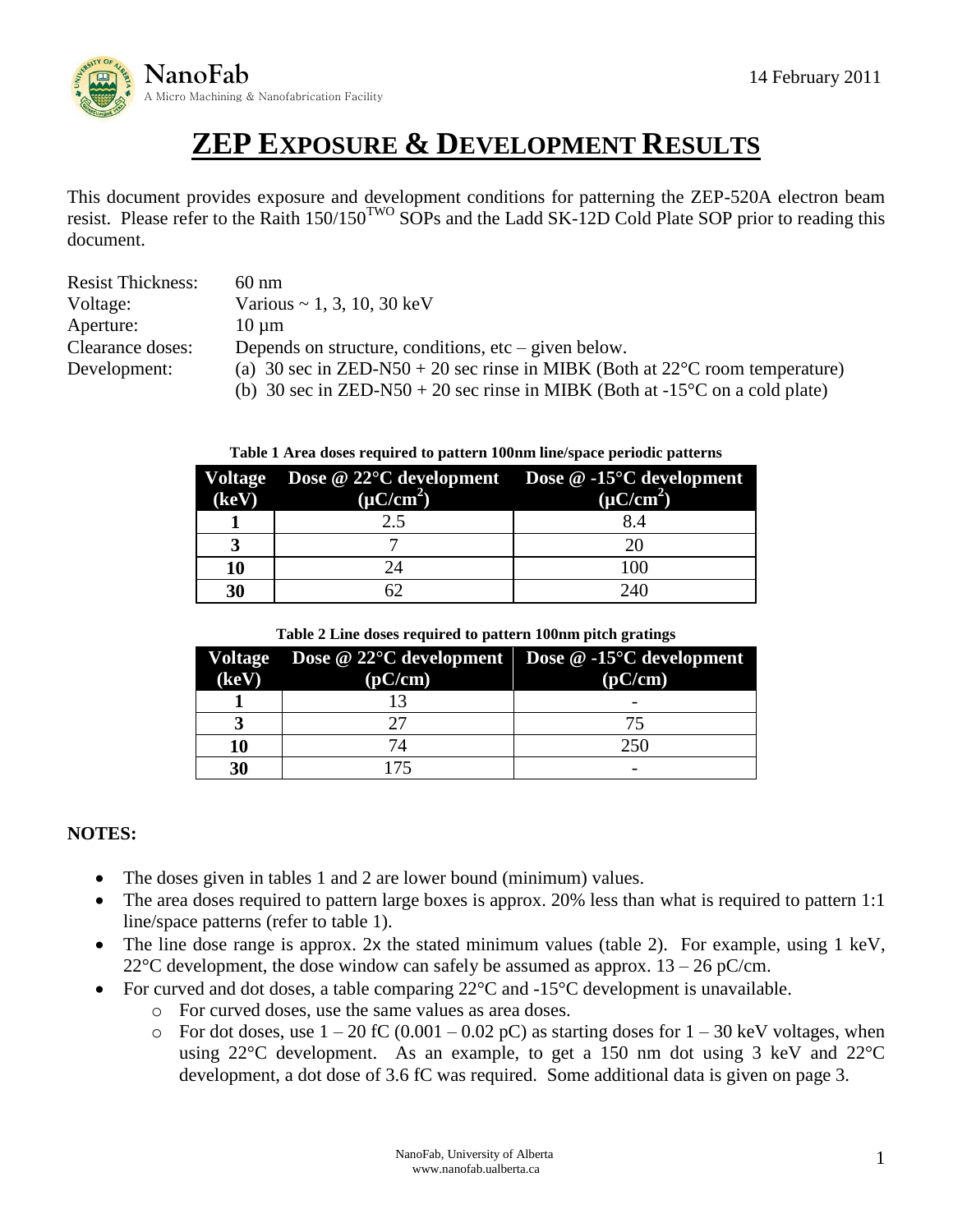

### **ZEP & COLD DEVELOPMENT:**

- The benefits of cold development include (i) improved resolution, and (ii) improved line edge roughness (LER) at the cost of (a) reduced sensitivity, and (b) greater process setup.
- For the given exposure conditions, sub-20 nm features can only be attained using cold development. Comparing Fig. 1 and Fig. 2, the individual line widths are approx. 2x less (32nm vs. 16nm).
- Cold development also allows denser patterns to be fabricated. As an example, 60nm pitch gratings could easily be fabricated as shown in Fig. 2 with improved LER. The best grating pitch achieved by room temperature development was 70nm (not shown).



**Fig. 1. 32nm gaps in 80nm pitch gratings using 10 keV, 100 pC/cm, and 22°C development process (a)**



**Fig. 2. 16nm gaps in 60nm pitch gratings using 10 keV, 160 pC/cm, and -15°C cold development process (b)**

## **ZEP vs. PMMA?**

- **(+)** The sensitivity of ZEP-520 was found to be 5x higher than PMMA. To pattern sub-20 nm features in PMMA using cold development, a line dose of 800 pC/cm was used compared to just 160 pC/cm for ZEP-520 as shown in Fig. 2.
- **(~)** The resolution of ZEP-520 is equivalent to that of PMMA for room temperature and cold development conditions.
- **(-)** ZEP has greater line edge roughness (LER) compared to PMMA. Note that (i) this should not worry you for large structures or if LER is not important for your process, and (ii) LER improves by using cold development.
- **(+)** ZEP has better etch durability compared to PMMA. The etch selectivity of Si/ZEP is approx. 3x higher compared to Si/PMMA.
- **(+)** ZEP is more resilient than PMMA e.g., ZEP can withstand supercritical drying processes whereas PMMA cannot.